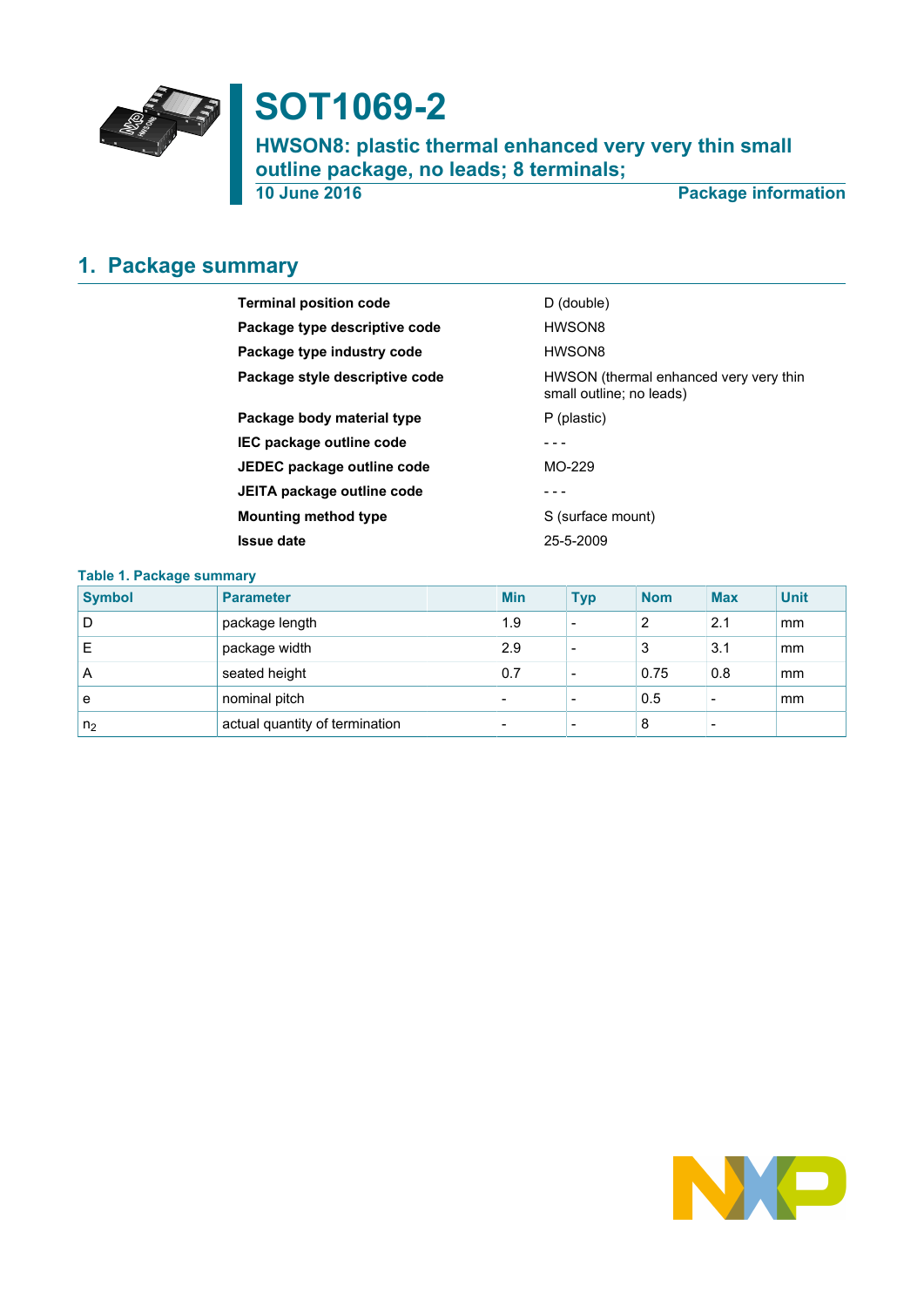### <span id="page-1-0"></span>**2. Package outline**



#### **Fig. 1. Package outline HWSON8 (SOT1069-2)**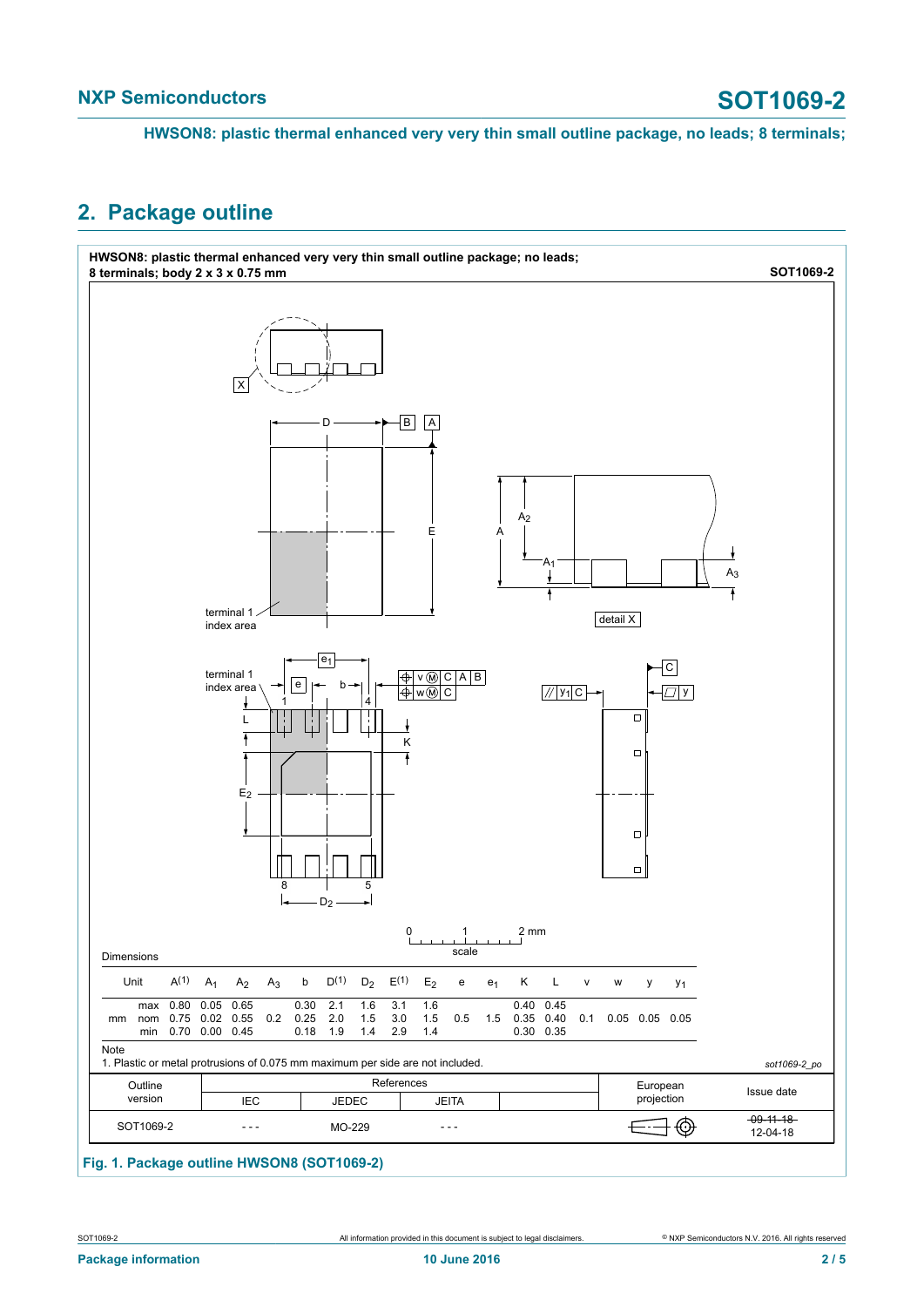## <span id="page-2-0"></span>**3. Soldering**

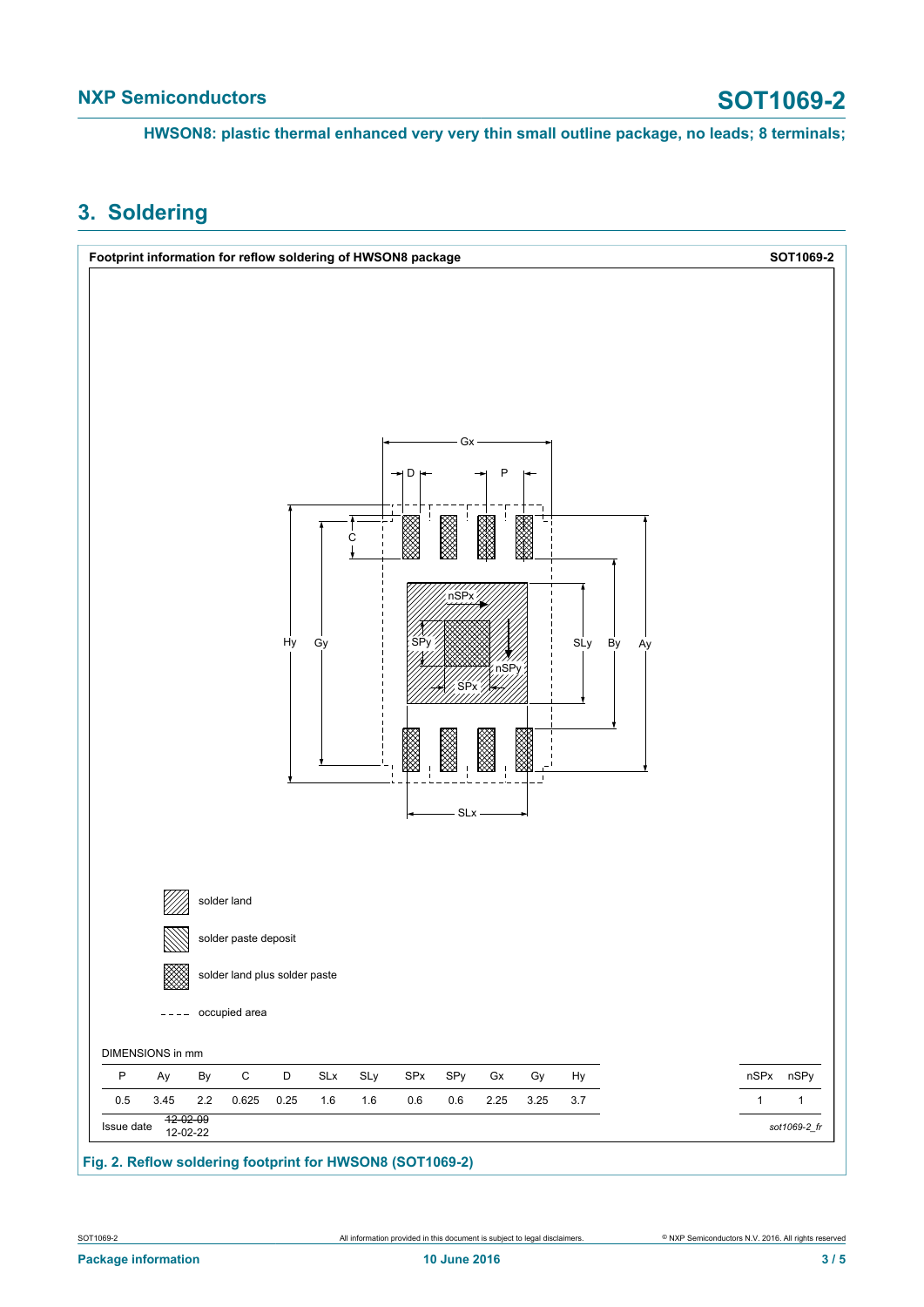#### <span id="page-3-0"></span>**4. Legal information**

#### **Disclaimers**

**Limited warranty and liability** — Information in this document is believed to be accurate and reliable. However, NXP Semiconductors does not give any representations or warranties, expressed or implied, as to the accuracy or completeness of such information and shall have no liability for the consequences of use of such information. NXP Semiconductors takes no responsibility for the content in this document if provided by an information source outside of NXP Semiconductors.

In no event shall NXP Semiconductors be liable for any indirect, incidental, punitive, special or consequential damages (including - without limitation lost profits, lost savings, business interruption, costs related to the removal or replacement of any products or rework charges) whether or not such damages are based on tort (including negligence), warranty, breach of contract or any other legal theory.

Notwithstanding any damages that customer might incur for any reason whatsoever, NXP Semiconductors' aggregate and cumulative liability towards customer for the products described herein shall be limited in accordance with the *Terms and conditions of commercial sale* of NXP Semiconductors.

**Right to make changes** — NXP Semiconductors reserves the right to make changes to information published in this document, including without limitation specifications and product descriptions, at any time and without notice. This document supersedes and replaces all information supplied prior to the publication hereof.